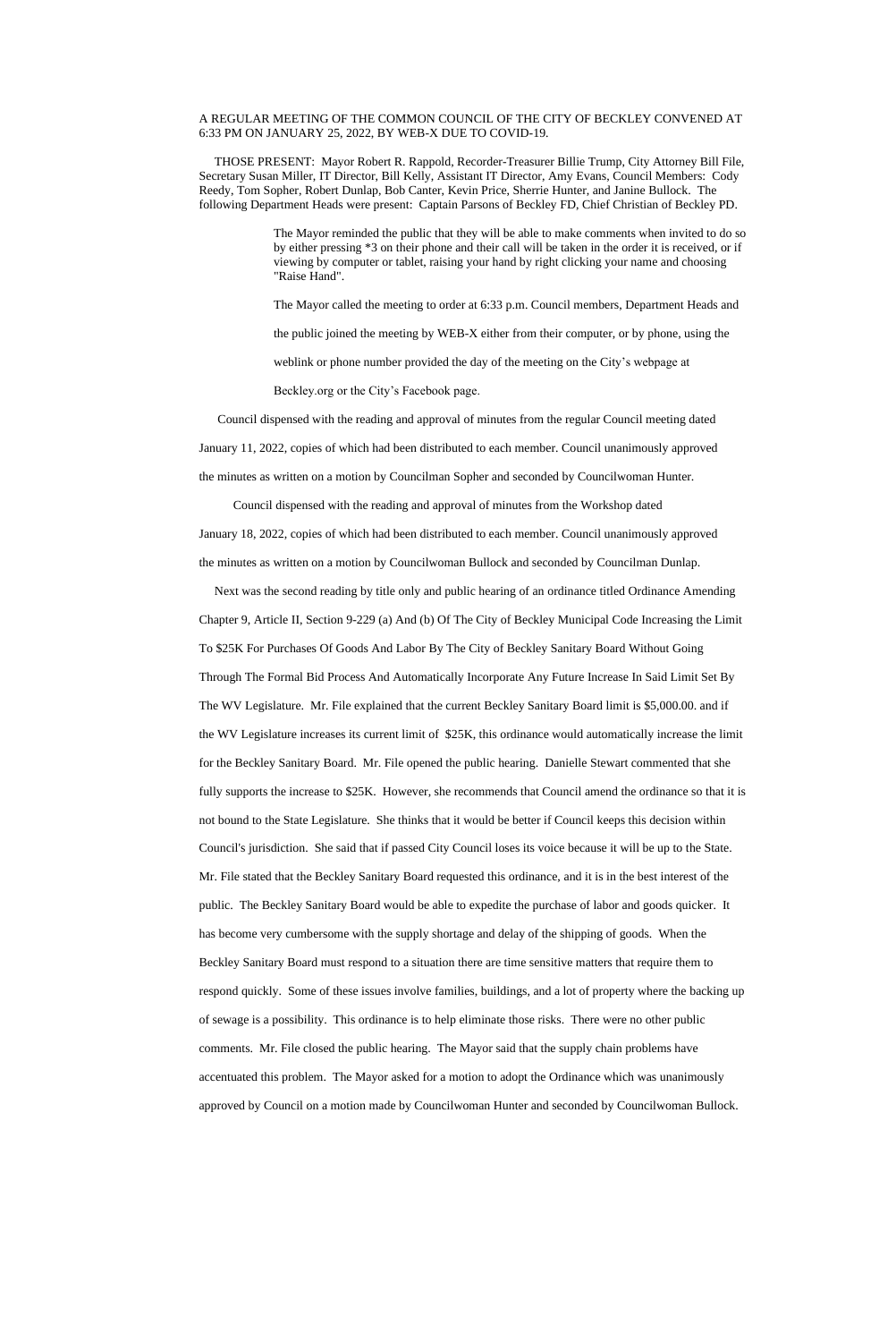The ordinance is hereby incorporated into these minutes. Councilman Price asked if this ordinance includes the City's limit, or if it only applies to the Sanitary Board. Mr. File clarified that currently the City has a limit of \$15K for the purchase of goods and labor. In the future the City will ask for an increase to at least \$25K which has been authorized by the legislature. Mr. File said that the ordinance presented tonight does not authorize the City's administration to increase the City's current limit of \$15K without further action by Council. The ordinance voted on tonight solely addresses the increase for the Beckley Sanitary Board. The Mayor said that he hopes that the City can soon adopt a similar ordinance due to the same reasons.